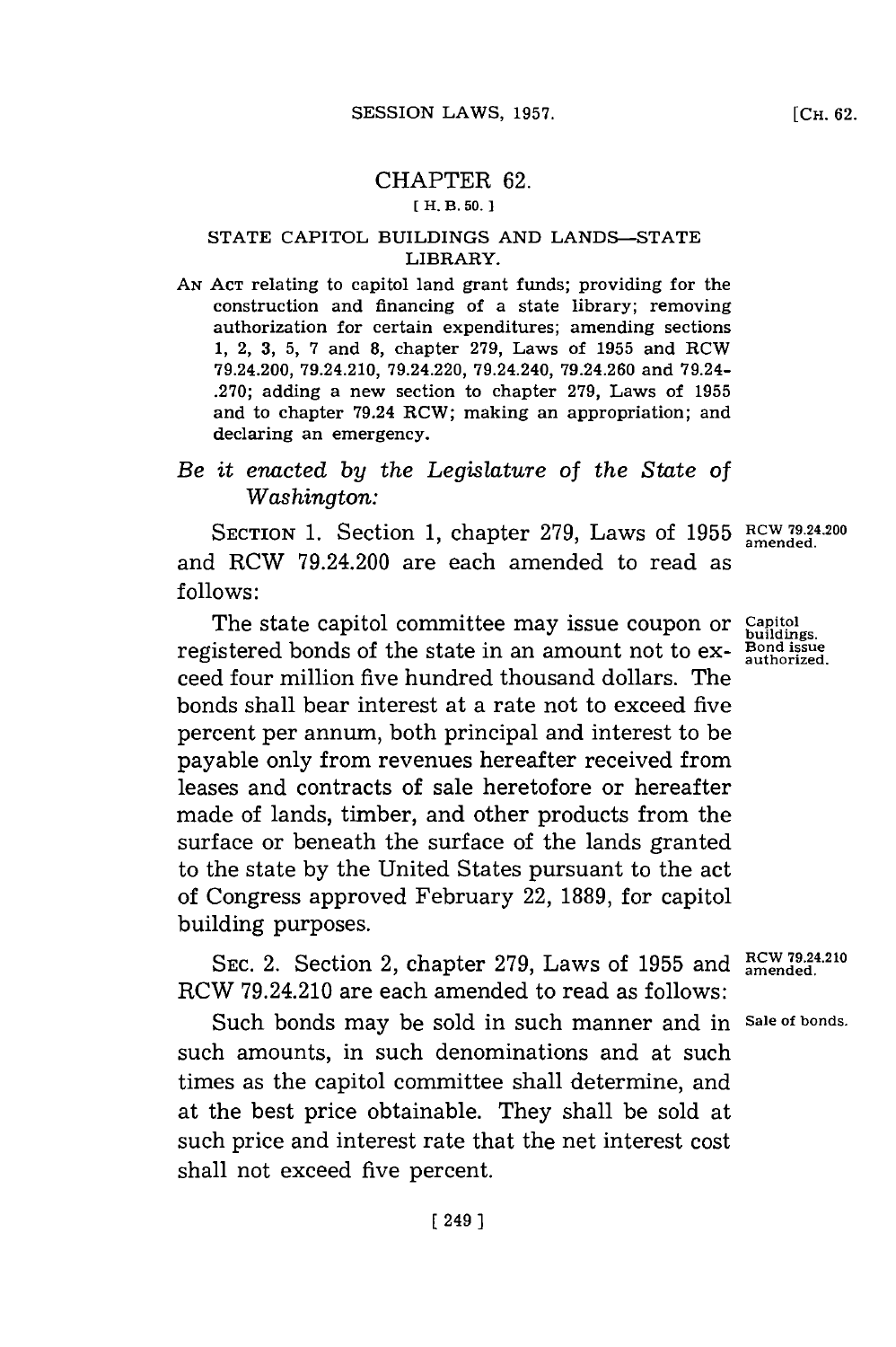**CH. 62.]**

Form, term,<br>etc., of bonds-

amende.2.0 **SEC. 3.** Section **3,** chapter **279,** Laws of **1955** and RCW 79.24.220 are each amended to read as follows:

Form, term,  $\text{term, term, term, etc., of bonds.}$  Bonds issued under this act shall mature at such **Refunding**  $\text{time}$  time or times, and include such provisions for optional redemption, premiums, coverage, guarantees, and other covenants as in the opinion of the state capitol committee may be necessary. The principal and interest of said bonds shall be payable at the office of the state treasurer, or at the office of the fiscal agent of the state in New York City at the option of the holder of any such bond or bonds. Any bonds which may have been heretofore issued and are now outstanding **by** authority of chapter 22, Laws of **1951** as amended, may be refunded out of the proceeds of the bonds provided for in this amendatory act and the state capitol committee may repeal any resolution heretofore adopted authorizing issuance of such bonds and may negotiate a cancellation of any agreements to purchase such bonds.

**-Disposition**

**RCW 79.24.240 SEC.** 4. Section **5,** chapter **279,** Laws of **1955** and **amended.** RCW 79.24.240 are each amended to read as follows:

RCW 79.24.240 are each amended to read as follows:<br> **Payment of principal and**  For the purpose of paying the principal and in-<br>
interest\_ Payment of For the purpose of paying the principal and in-<br>interest-<br>capitol build-<br>capitol build-<br>capitol buildas said bonds become callable at the option of the **of Proceeds** capitol committee, there is hereby created a fund to be denominated the "capitol building bond redemption fund." While any of said bonds remain outstanding and unpaid, it shall be the duty of the capitol committee in December of each year to determine the amount that will be required for the redemption of bonds and the payment of interest during the twelve month period of the next calendar year, and certify said amount to the state treasurer in writing. The state treasurer shall forthwith and thereafter during said twelve month period deposit into the capitol building bond redemption fund all receipts that would otherwise be deposited in the general fund-capitol building construction account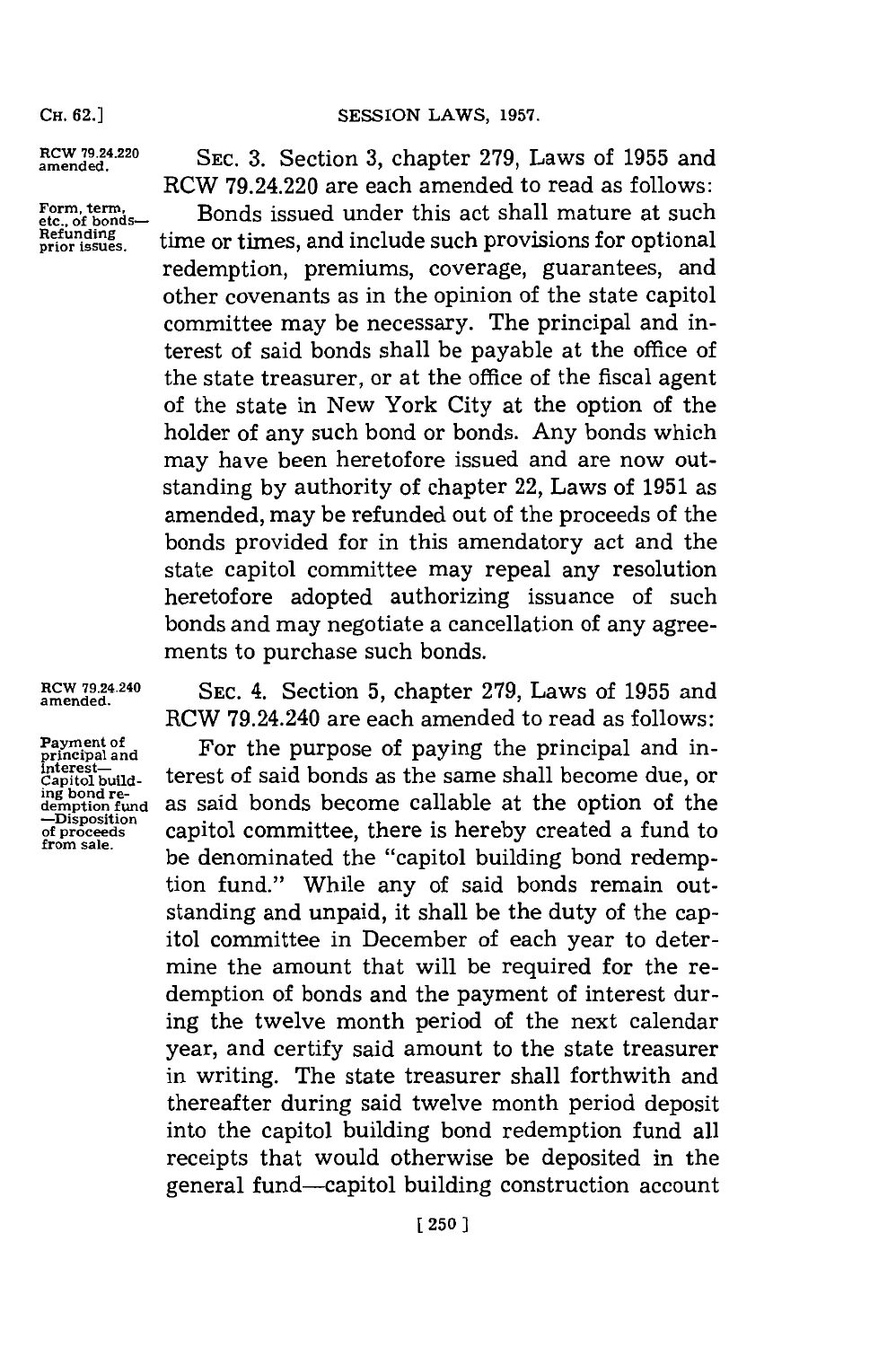until the amount certified to said treasurer **by** the said capitol committee has accrued to the capitol building bond redemption fund.

In addition to certifying and providing for the annual amounts required to pay the principal and interest of said bonds, the capitol committee may, under such terms and conditions and at such times and in such amounts as may be found necessary to insure the sale of said bonds, provide for additional payments into the capitol building bond redemption fund to be held as a reserve to secure the payment of the principal and interest of such bonds.

The owner and holder of any of said bonds or the trustee for any of said bonds may **by** mandamus or other appropriate proceeding require and compel the deposit and payment of funds as directed herein.

The proceeds from the sale of the bonds hereby authorized shall be paid into the general fund-capitol building construction account.

**SEC. 5.** Section **7,** chapter **279,** Laws of **1955** and **RCW 79.24-260** RCW **79.24.260** are each amended to read as follows:

Proceeds of the bonds issued hereunder shall be <sup>Use of pro-</sup> expended **by** the state capitol committee for the purposes enumerated in this section.

The state capitol committee may select and acquire, **by** purchase or condemnation, suitable grounds adjacent to the present capitol grounds and construct thereon a modern office-type building and furnish the same. Said building shall be reinforced concrete construction, but devoid of stone facing or decorative features. The building shall contain not less than one hundred ten thousand square feet of floor space and shall include an auditorium or hearing room of reasonable size. The plans for the building shall make provision **for** the later addition if necessary of another wing to the building. The public printer, and such other state agencies, departments, and offices, as may from time to time be assigned **by** the director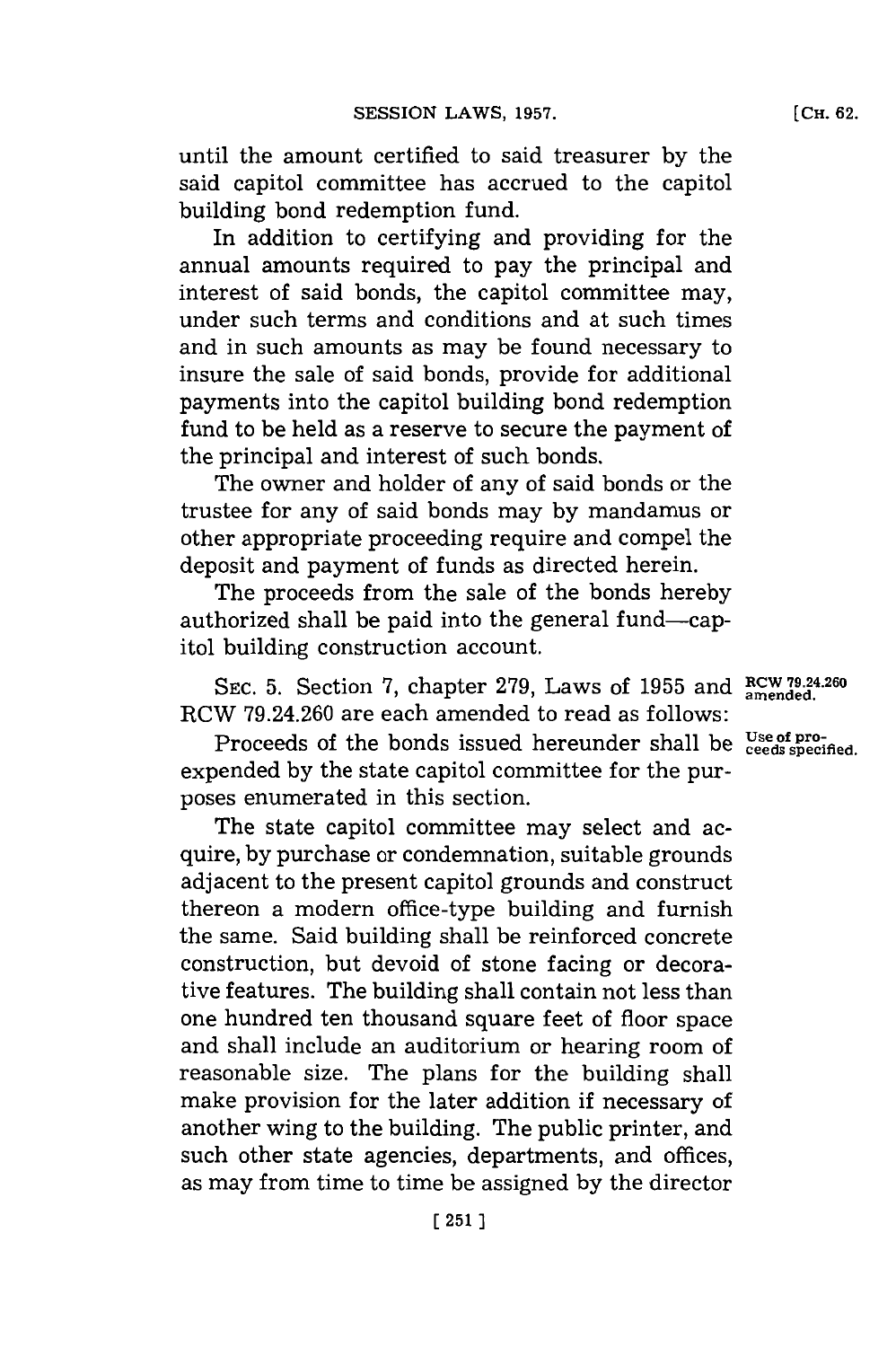#### SESSION LAWS, 1957.

**CH. 62.)**

State capitol of public institutions, shall be housed in said build-<br>
of proceeds ing The building referred to in this subsection is boundary. Use the proceeds **of proceeds** ing. The building referred to in this subsection. that building which was commenced under authority of chapter 22, Laws of **1951,** as amended **by** chapter **187,** Laws of **1953,** and which presently is under construction.

> The state capitol committee shall construct and furnish a building upon the following approximate location: south and west of the Public Lands and Social Security Building; south and east of the Transportation Building; occupying the west portion of the state-owned land lying south of these two buildings, west of Water street, and north of the terminus of Sylvester street. This building shall be used for the purpose of housing the state library together with all books, materials, equipment, and offices thereof. This shall be a priority project and, except for current expenses of the capitol committee, expenses incurred for the planning of authorized projects or expenditures necessitated through catastrophe or dire emergency declared to be such **by** the capitol committee, no capitol building funds (other than payments authorized in section 4 of this act) shall be expended until the state library building is under construction.

**amended.**

**RCW 79.24.270** SEc. **6.** Section **8,** chapter **279,** Laws of **1955** and RCW **79.24.270** are each amended to read as follows: **Appropriation.** There is appropriated to the state capitol committee from the capitol building construction fund for the interim period, April **1** through June **30, 1955** (being the period following the fiscal biennium April **1, 1953** through March **31, 1955;** and preceding the fiscal biennium July **1, 1955** through June **30, 1957)** and for the fiscal biennium commencing July **1, 1955** and ending June **30, 1957,** for the purposes of this act, the sum of four million four hundred seventeen thousand, seven hundred eighteen dollars and fiftynine cents, or so much thereof as may be necessary,